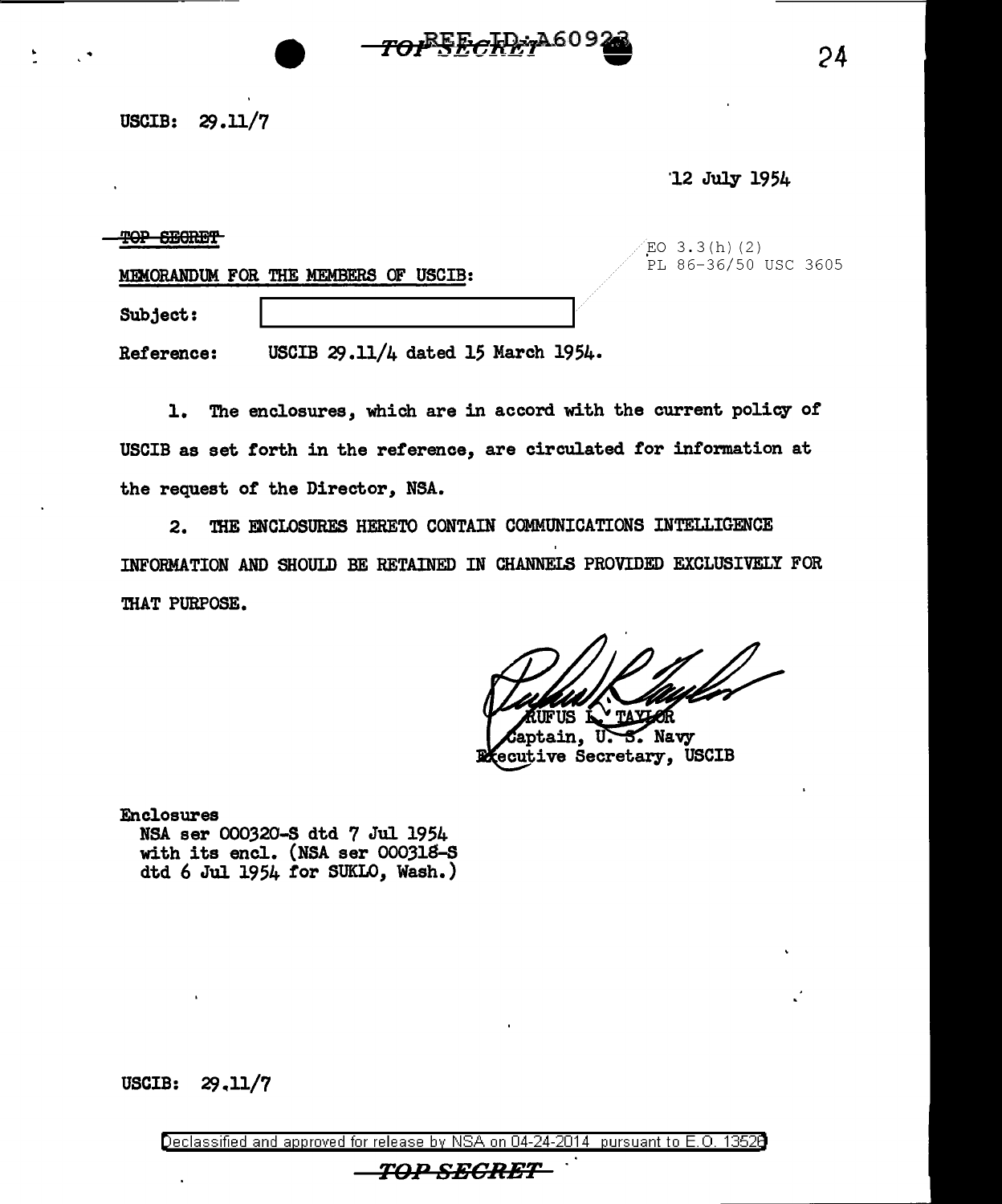

|                                  | NATIONAL SECURITY AGENCY<br>WASHINGTON 25, D. C. Serial: $\bigcap_{i=1}^{n} \bigcap_{i=1}^{n} \bigcap_{i=1}^{n} \bigcap_{i=1}^{n} \bigcap_{i=1}^{n} \bigcap_{i=1}^{n} \bigcap_{i=1}^{n} \bigcap_{i=1}^{n} \bigcap_{i=1}^{n} \bigcap_{i=1}^{n} \bigcap_{i=1}^{n} \bigcap_{i=1}^{n} \bigcap_{i=1}^{n} \bigcap_{i=1}^{n} \bigcap_{i=1}^{n} \bigcap_{i=1}^{n} \bigcap_{i=1}^{n} \bigcap_{$ |
|----------------------------------|----------------------------------------------------------------------------------------------------------------------------------------------------------------------------------------------------------------------------------------------------------------------------------------------------------------------------------------------------------------------------------------|
|                                  | $\cdot$ 001 1954                                                                                                                                                                                                                                                                                                                                                                       |
| TOP STORET                       | EO $3.3(h)(2)$<br>PL 86-36/50 USC 3605<br>MEMORANDUM FOR THE EXECUTIVE SECRETARY, USCIB                                                                                                                                                                                                                                                                                                |
| SUBJECT:                         |                                                                                                                                                                                                                                                                                                                                                                                        |
| 1. On 28 June $1954$             | discussed<br>with Brig. Gen. John B. Ackerman (Vice Director, NSA) the topic of<br>said that Her Majesty's Ambassador                                                                                                                                                                                                                                                                  |
| According to                     | has approached the Foreign Minister of<br>on the matter of<br>in the<br>neither side has yet mentioned the subject of possible quid pro quo<br>arrangements or the subject of U.S. interests in obtaining base rights.                                                                                                                                                                 |
| requested information regarding: | indicated that the U.K. is anxious to keep its quid<br>pro quo arrangements in line with U.S. offers to<br>and he therefore                                                                                                                                                                                                                                                            |
| PL 86-36/50 USC 3605             | a. The latest stage of                                                                                                                                                                                                                                                                                                                                                                 |
|                                  | b. Offers made, or considered, by the U.S. in the fields of<br>COMINT liaison, technical training, intercept materials, and end products                                                                                                                                                                                                                                               |

(including an indication of the nature of any intercept materials or end products).

3. The information requested as in paragraph 2, above, has been furnished by a memorandum, a copy of which is inclosed.

4. It is requested that the foregoing information and copies of the inclosure be furnished to the Members of USCIB for their information.

FOR THE DIRECTOR:

Albuin

JOHN B ACKERMAN Brigadier General, US Air Force Vice Director

Incl:

NSA Serial 000318-S dtd 6 Jul 54 ( $Cys$  3-42)

|             |              |    |              | TOP SECRET CONTROL NUMBER 54-1800 |
|-------------|--------------|----|--------------|-----------------------------------|
| COPY        | <u>29</u> OF |    | $46$ COPIES  |                                   |
| <b>PAGE</b> |              | OF | <b>PAGES</b> |                                   |

TOP SECRET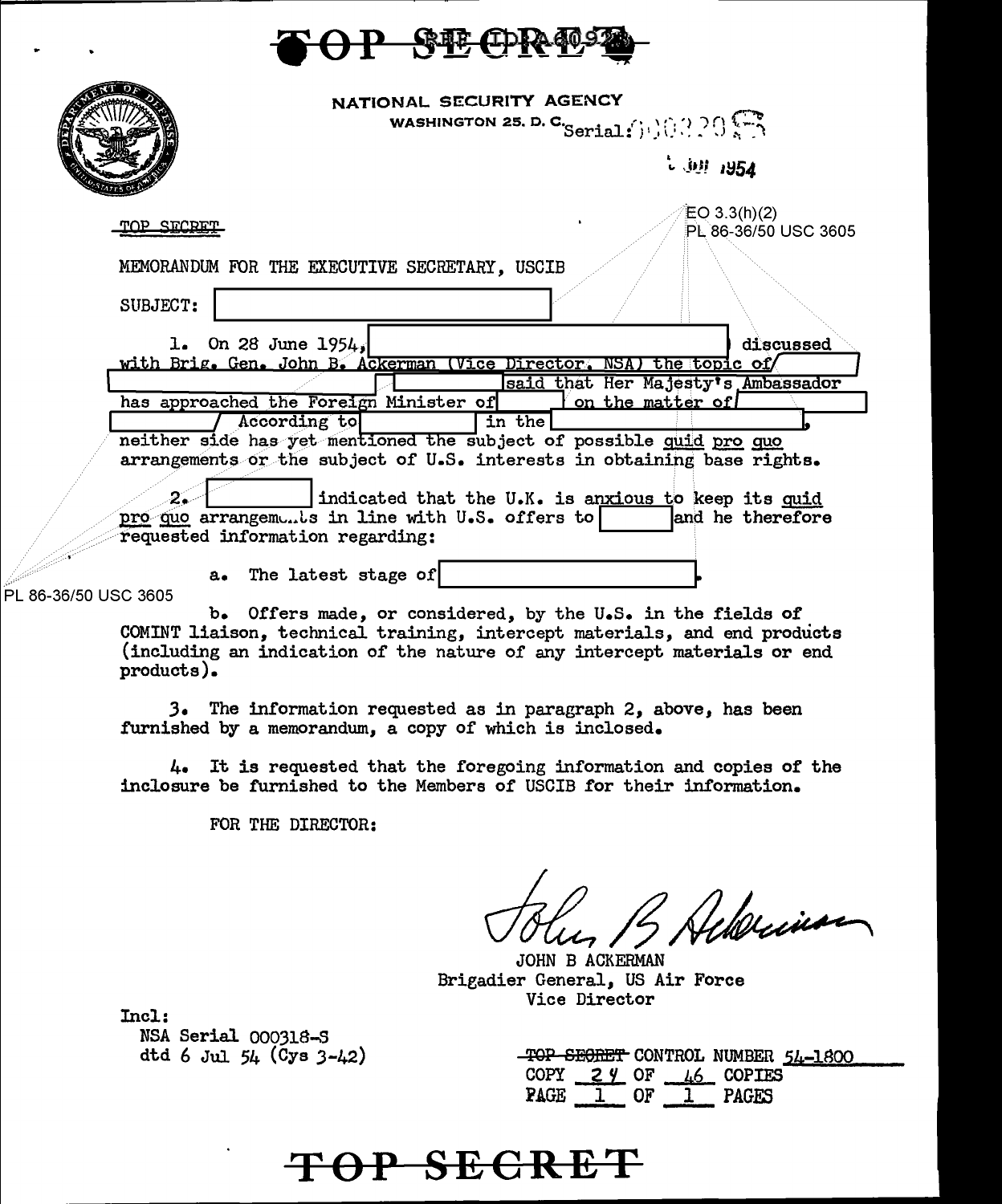**SEELID!** 



NATIONAL SECURITY AGENCY **WASHINGTON 25, D. C.** 

> Serial: 000318-S  $6$  July  $54$

> > $EO 3.3(h)(2)$ PL 86-36/50 USC 3605

TOP SECRET

MENORANDUM FOR THE SENIOR UK LIAISON OFFICER, WASHINGTON

SUBJECT:

1. Reference is made to our conversation of 28 June 1954, which included a discussion of U.K. and U.S. negotiations for You requested information regarding the latest stage of U.S.-

including some details on the actions taken or considered by the U.S. on the matter of quid pro quo.

2. Site surveys have been completed and the details of U.S. requirements, based in part on the surveys, have been submitted in suitable form. These requirements were incorporated in a classified Annex to an unclassified military base rights agreement. On 23 June 1954, the agreement was signed by both parties.

specific intentions regarding quid pro quo were not 3. Thel indicated in the negotiations, and have not yet been determined by any other means: they may become evident before completion of projected installations. USCIB has decided on the limits of information and material which may be made available to as quid pro quo for rights. Those limits, in order of desirability, are briefly described below:

> If possible, nothing will be given. a.

 $\mathbf{b}$ . If necessary, monetary reimbursement.

 $\alpha$ If necessary, momey and communications equipment.

d. If demanded.

and included in the following list (which contains the types of which are expected to be available from the projected bases and which may be offered if required in the order listed):